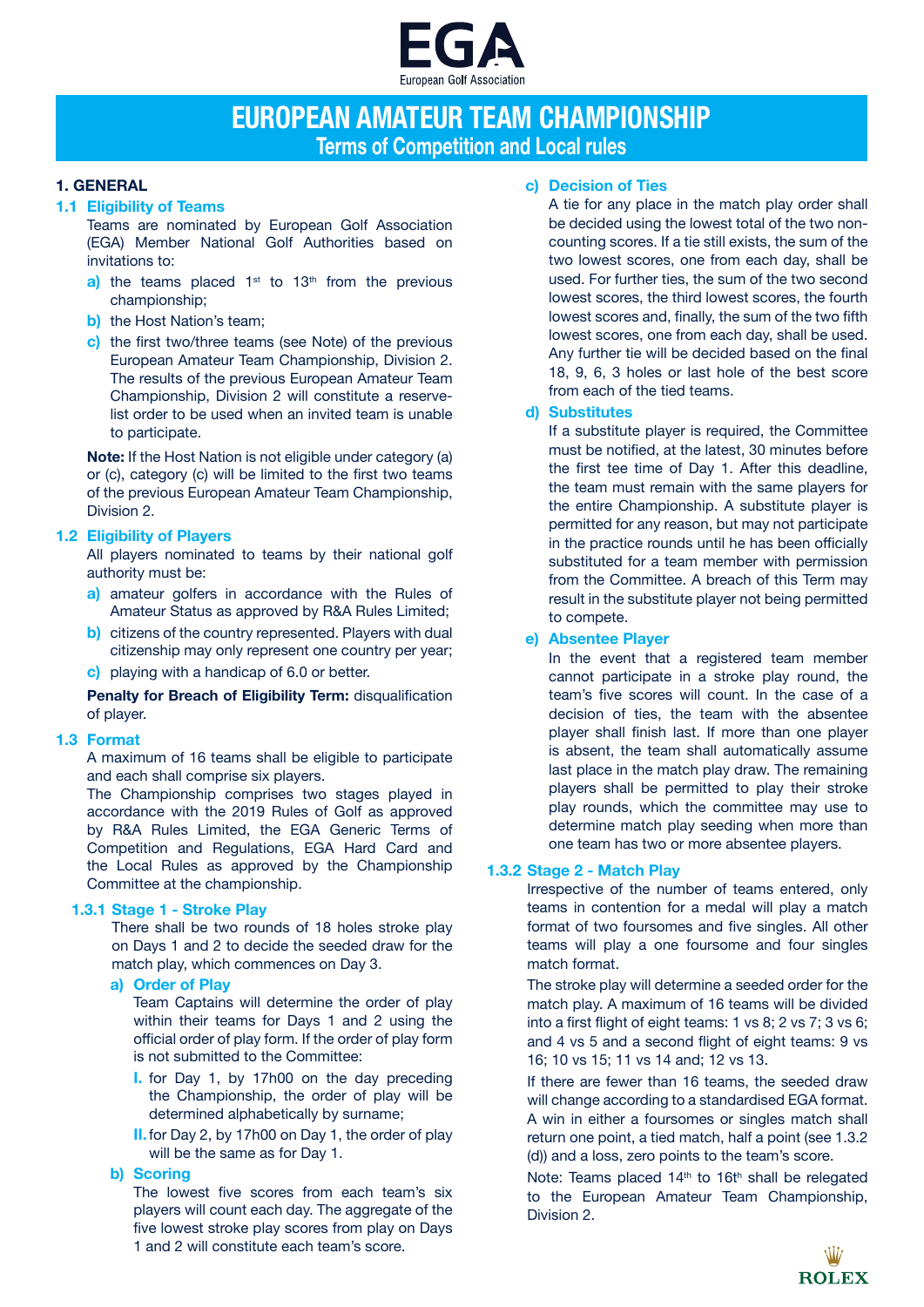

# **EUROPEAN AMATEUR TEAM CHAMPIONSHIP Terms of Competition and Local rules**

# **a) Order of Play**

# **I. Medal-Contention Matches**

Team Captains must provide the Committee with the order of play, using the official order of play form, for the foursomes and singles matches:

- **i.** for the foursomes, on the eve of the match, no later than 30 minutes after the completion of the second round of stroke play for day 3; and for days 4 & 5 foursomes, no later than 30 minutes after the completion of their team's flight.
- **ii.** for the singles, on the day of the match, no later than 30 minutes after the team's last foursomes match completes the first nine holes.

# **II.Non Medal-Contention Matches**

On the eve of each match, Team Captains must provide the Committee with the order of play, using the official order of play form, for the foursomes and singles matches:

- **i.** for Day 3 matches, no later than 30 minutes after the completion of the second round of stroke play.
- **ii.** for Day 4 and 5 matches, no later than 30 minutes after the completion of their team's flight the previous Day.

Failure to submit the official order of play form on time will result in the order of play being determined alphabetically by surname.

Once the official deadline to submit the order of play form has expired, changes in the order of play are not permitted. **Exception:** substitute Term 1.3.2 (b).

**Penalty for Breach of Term 1.3.2 (a):**  disqualification of all players out of the pre-stated order of play.

# **b) Substitutes:**

For Medal-Contention foursomes only, substitutions may be made only for reasons of illness, injury or exceptional grounds acceptable to the Committee. The Committee must be notified of a substitution no later than 30 minutes prior to the team's first foursomes tee time. The substitute will take the position of the player he substitutes.

A player substituted from the foursomes is not permitted to be entered in the singles' draw on the same day.

Substitutions are not permitted for Medal-Contention singles, unless accepted by the Committee under exceptional circumstances.

## **c) Tied Match**

In the event of a match being all square after 18 holes in any round, players shall continue to play until one wins a hole, when the match will be considered won.

#### **Exception: Term1.3.2 (d)**

# **d) Concession of Matches**

When a final team match result is already decided, an individual match may be tied if all participants in that match agree.

**Note:** after 18 holes or any extra hole(s), if the players in an individual match remain all square and the final result of the team match has been decided, the match in question will be tied.

# **e) Absentee Players**

In the event that one (several) registered team member(s) cannot participate in a match play round, matches shall be forfeited at a position within the order of play according to the following principles.

**I.** Foursome matches must not be forfeited and must always be played.

**Exception:** in a medal-contention match, if a team has three absentee players, one foursome will be forfeited.

# **II.Non-Medal Contention Matches**

- **i.** If the "withdrawal" occurs before the official deadline to submit the order of play form has expired, the Team Captain will return the order of play form with the absentee player placed in the position of his or her choice in the singles and that match will be forfeited.
- **ii.** If the "withdrawal" occurs after the official deadline to submit the order of play form has expired,
	- if the absentee player is listed to play in the singles: his match shall be forfeited,
	- if the absentee player is listed to play in the foursome, he will be replaced by one of the players listed to play in the singles. The replacement will be determined by lot and his single match shall be forfeited.

If fewer than four players are available to represent a team, that team must forfeit its match.

# **III. Medal-Contention Matches**

- **i.** If the "withdrawal" occurs before the official deadline to submit the order of play form has expired, the Team Captain will return the order of play form with the absentee player(s) placed in the position(s) of his or her choice and the match(es) shall be forfeited.
- **ii.** If the "withdrawal" occurs after the official deadline to submit the order of play form has expired, the absentee player(s) match(es) shall be forfeited. **Exception:** Term 1.3.2 (b).

If fewer than three players are available to represent a team, that team must forfeit its match.

**Note to I, II and III:** In the event that opposing teams would each have one or more absentee players, then these players would be deemed